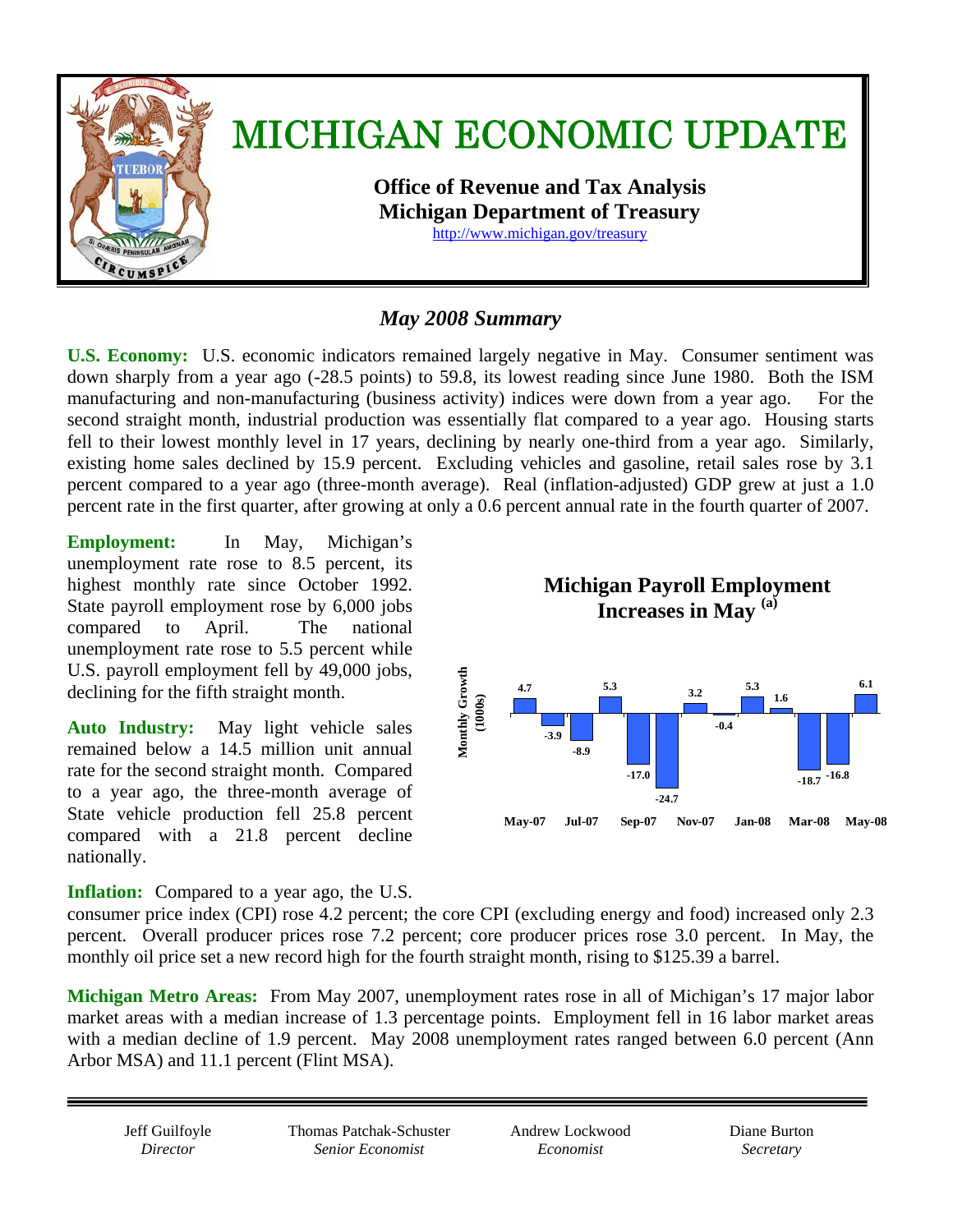#### **Labor Market Statistics**

• Michigan's May monthly unemployment rate increased sharply by 1.6 percentage points to 8.5 percent from last month and the current Michigan jobless rate is 1.4 percentage points above a year ago. The May U.S. unemployment rate increased 0.5 percentage points to 5.5 percent and was 0.8 percentage points above a year ago. Monthly unemployment rates fluctuate due to statistical sampling errors and data revisions.



#### **Michigan and U.S. Monthly Unemployment Rates 2005 to 2008**

Source: Michigan Dept. of Labor and Economic Growth and Bureau of Labor Statistics, U.S. Dept. of Labor

- In May, the number of people employed in Michigan was 4,580,000, down 56,000 from last month, while the labor force increased by 26,000. The statewide total number of unemployed increased by 82,000 to 428,000.
- United States household employment totaled 146.0 million persons in May, down 285,000 from April. The labor force rose by 577,000 from last month, which meant that there were 861,000 more unemployed people nationally, compared to April.

|                          |         |       |                         | May                     | <b>Change From</b> |             |                  |               |
|--------------------------|---------|-------|-------------------------|-------------------------|--------------------|-------------|------------------|---------------|
|                          | 2007    | Mar   | Apr                     |                         | <b>Prior Month</b> |             | <b>Last Year</b> |               |
|                          | Average | 2008  | 2008                    | 2008                    | Level              | $\%$        | Level            | $\frac{6}{9}$ |
| Michigan                 |         |       |                         |                         |                    |             |                  |               |
| Labor Force              | 5,020   | 4.996 | 4.982                   | 5,008                   | 26                 | $0.5\%$     | $-21$            | $-0.4\%$      |
| Employed                 | 4,660   | 4,637 | 4,636                   | 4,580                   | $-56$              | $-1.2\%$    | $-94$            | $-2.0\%$      |
| Unemployed               | 360     | 360   | 346                     | 428                     | 82                 | 23.7%       | 73               | 20.6%         |
| <b>Unemployment Rate</b> | 7.2%    | 7.2%  | 6.9%                    | 8.5%                    | n.a.               | $1.6\%$ pts | n.a.             | 1.4%          |
| <b>United States</b>     |         |       |                         |                         |                    |             |                  |               |
| Labor Force              | 153.124 |       | 153,784 153,957 154,534 |                         | 577                | 0.4%        | 2.836            | 1.9%          |
| Employed                 | 146,047 |       |                         | 145,969 146,331 146,046 | $-285$             | $-0.2\%$    | 1,467            | 1.0%          |
| Unemployed               | 7.078   | 7.815 | 7.626                   | 8.487                   | 861                | 11.3%       | 1,368            | 19.2%         |
| <b>Unemployment Rate</b> | 4.6%    | 5.1%  | 5.0%                    | 5.5%                    | n.a.               | $0.5\%$ pts | n.a.             | 0.8%          |
|                          |         |       |                         |                         |                    |             |                  |               |

## **Employment by Place of Residence** (in thousands)<sup>(a)</sup>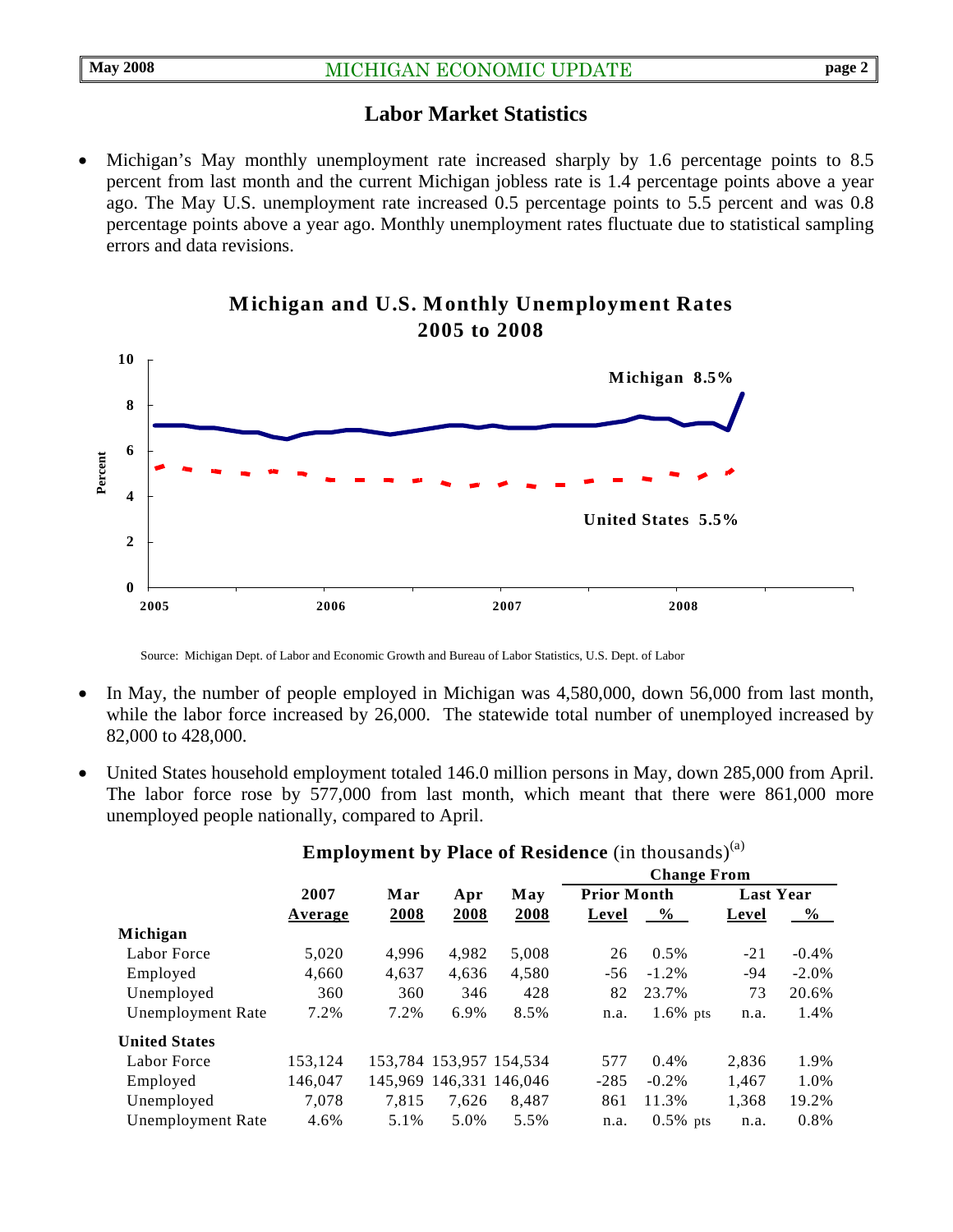## **Employment by Place of Work**

• From May 2007 to May 2008, Michigan wage and salary employment decreased 69,000 (1.6 percent). State wage and salary employment increased 6,000 from April. Nationally, May 2008 wage and salary employment rose 236,000 (0.2 percent) from a year ago but was down 49,000 from last month.



## **Wage and Salary Employment Growth May 2007 to May 2008**

- In the goods-producing sector, Michigan employment fell 7.9 percent from a year ago while private service-producing sector employment increased 0.2 percent compared to last year. From a year ago, May national employment in the goods-producing sector fell 3.1 percent but increased 0.8 percent in the private service-producing sector.
- Manufacturing weekly hours decreased by 1.9 hours in Michigan compared to last year.

|                                   | Michigan        |             |             |                          | <b>United States</b> |             |             |                                 |  |
|-----------------------------------|-----------------|-------------|-------------|--------------------------|----------------------|-------------|-------------|---------------------------------|--|
|                                   | 2007<br>Average | May<br>2007 | May<br>2008 | Percent<br><b>Change</b> | 2007<br>Average      | May<br>2007 | May<br>2008 | <b>Percent</b><br><b>Change</b> |  |
| Wage & Salary Employment          | 4,262           | 4,274       | 4,205       | $-1.6%$                  | 137,623              | 137.518     | 137.754     | 0.2%                            |  |
| Goods Producing                   | 791             | 797         | 734         | $-7.9\%$                 | 22.221               | 22,272      | 21,580      | $-3.1\%$                        |  |
| Manufacturing                     | 617             | 622         | 575         | $-7.6\%$                 | 13.884               | 13.910      | 13,569      | $-2.5%$                         |  |
| Private Service Producing         | 2,814           | 2,818       | 2,824       | 0.2%                     | 93.199               | 93,060      | 93.768      | 0.8%                            |  |
| Trade, Trans. & Utilities         | 788             | 788         | 784         | $-0.5\%$                 | 26,608               | 26,593      | 26,465      | $-0.5\%$                        |  |
| <b>Services</b>                   | 1,750           | 1,752       | 1,768       | 0.9%                     | 55,254               | 55,108      | 56,068      | 1.7%                            |  |
| Local, State & Fed. Gov't         | 657             | 659         | 648         | $-1.7\%$                 | 22,203               | 22,186      | 22,406      | 1.0%                            |  |
| <b>Manufacturing Weekly Hours</b> | 42.5            | 42.6        | 40.7        | $-1.9$ hrs               | 41.2                 | 41.1        | 41.0        | $-0.1$ hrs                      |  |

#### **Establishment Employment** (in thousands)<sup>(b)</sup>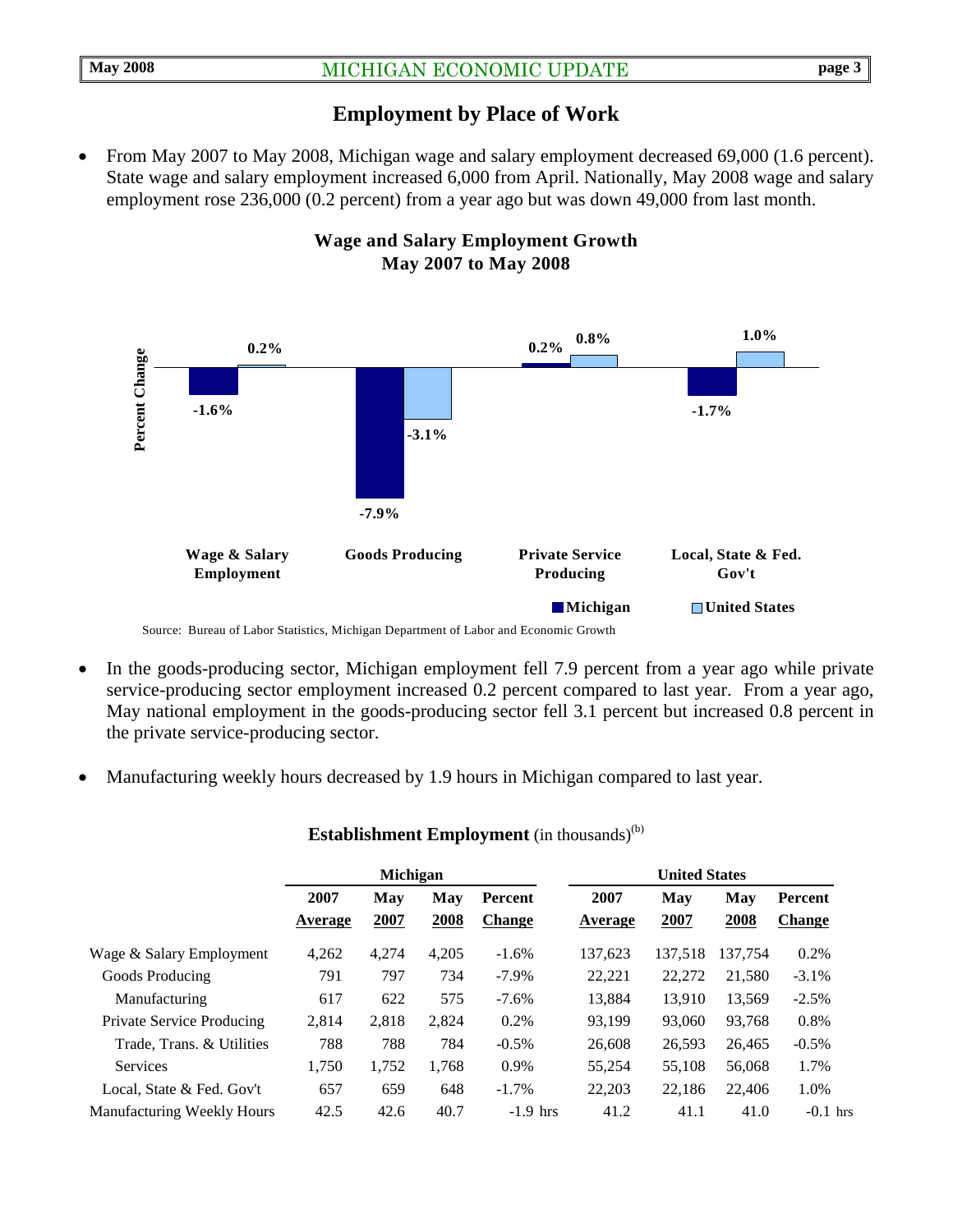#### **Motor Vehicle Industry Sales**

- At a 14.3 million unit annual rate, May 2008 light vehicle sales were roughly flat compared to April but down 12.4 percent compared to a year ago. Compared to a month ago, domestic light vehicle sales were down 1.2 percent and foreign light vehicle sales fell 0.6 percent. From April, auto sales were up 7.1 percent while light truck sales were down 9.8 percent. From a year ago, light truck sales were down 24.4 percent while auto sales were essentially flat (-0.2 percent).
- Year-to-date domestic sales were down 11.2 percent while foreign sales declined 2.8 percent. As a result, the foreign share of U.S. vehicle sales increased by 1.7 percentage points to 25.2 percent. Overall year-to-date auto sales were down 1.3 percent; light truck sales declined sharply (-16.1 percent). Heavy truck sales were down very sharply (-24.3 percent).
- May 2008 days supply of trucks rose sharply from a year ago, increasing by 22 days to 88 days while days supply of cars were down 4 days to 41 days.

#### **Year-to-Date Light Vehicle Sales Down Sharply Compared to a Year Ago**



#### **Motor Vehicle Sales Statistics**

(Millions, unless otherwise specified)

|                                               | 2007    | Mar    | Apr      | <b>May</b> | 3 Month | $\sim$ <i>mange in ome</i><br>Year Ago |               |
|-----------------------------------------------|---------|--------|----------|------------|---------|----------------------------------------|---------------|
| Motor Vehicle Sales <sup>(c)</sup>            | Average | 2008   | 2008     | 2008       | Average | <b>Level</b>                           | $\frac{0}{0}$ |
| Autos                                         | 7.6     | 7.5    | 7.5      | 8.0        | 7.7     | (0.0)                                  | $-0.2%$       |
| Domestics                                     | 5.2     | 4.9    | 4.9      | 5.3        | 5.1     | (0.2)                                  | $-3.5%$       |
| <b>Imports</b>                                | 2.4     | 2.6    | 2.6      | 2.7        | 2.6     | 0.2                                    | 7.2%          |
| <b>Import Share</b>                           | 31.2%   | 34.4%  | 34.7%    | 33.5%      | 34.2%   | $2.3\%$ pts                            |               |
| <b>Light Trucks</b>                           | 8.5     | 7.5    | 6.9      | 6.2        | 6.9     | (2.0)                                  | $-24.4\%$     |
| Domestics                                     | 7.1     | 6.2    | 5.7      | 5.1        | 5.7     | (1.8)                                  | $-26.2%$      |
| <b>Imports</b>                                | 1.4     | 1.3    | 1.2      | 1.1        | 1.2     | (0.2)                                  | $-14.6%$      |
| <b>Import Share</b>                           | 16.3%   | 17.4%  | 17.9%    | 18.0%      | 17.8%   | $2.1\%$ pts                            |               |
| <b>Total Light Vehicles</b>                   | 16.1    | 15.0   | 14.4     | 14.3       | 14.6    | (2.0)                                  | $-12.4%$      |
| <b>Heavy Trucks</b>                           | 0.4     | 0.3    | 0.3      | 0.3        | 0.3     | (0.0)                                  | $-8.9\%$      |
| <b>Total Vehicles</b>                         | 16.5    | 15.4   | 14.7     | 14.6       | 14.9    | (2.1)                                  | $-12.4%$      |
| U.S. Light Vehicle Inventories <sup>(d)</sup> |         | Mar-08 | $Apr-08$ | $May-08$   | 3 Month | <b>Change</b>                          |               |
| Total Car                                     | 1.373   | 1.369  | 1.356    | 1.216      | 1.314   | $-0.149$                               |               |
| Days Supply                                   | 56      | 52     | 53       | 41         | 49      | -4 days                                |               |
| <b>Total Truck</b>                            | 1.958   | 1.941  | 1.980    | 1.942      | 1.954   | $-0.039$                               |               |
| Days Supply                                   | 71      | 76     | 88       | 88         | 84      | 22 days                                |               |

**Change from**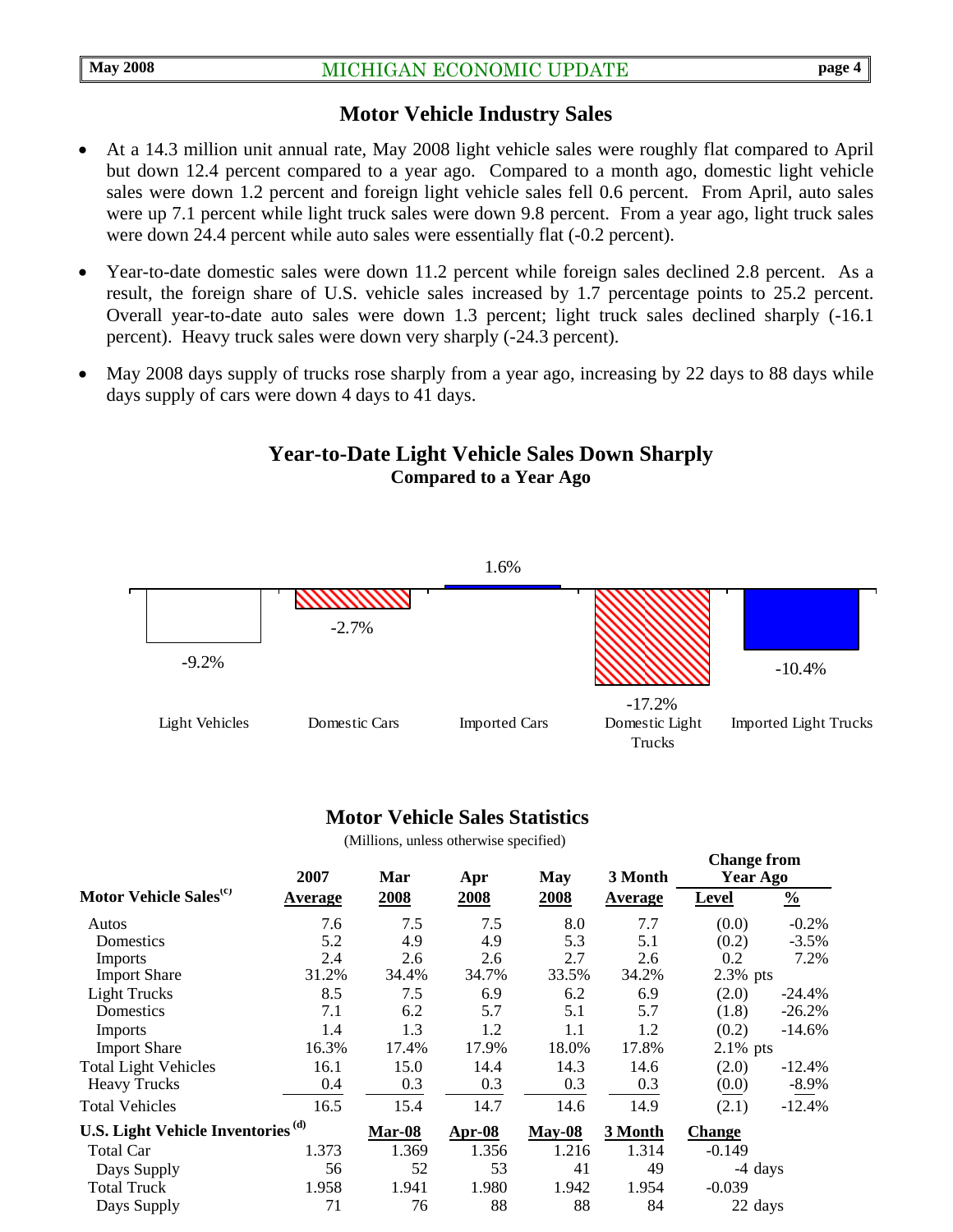#### **Motor Vehicle Industry Production**

- At 147,121 units, May 2008 Michigan motor vehicle production plummeted (-38.0 percent) from a year ago compared with a 28.0 percent drop nationally. Michigan's share of national production fell 3.2 percentage points to 19.9 percent. A recently settled strike had depressed production.
- Compared with a year ago, Michigan car production was down 9.6 percent while State truck production more than halved (-58.0 percent). Nationally, car production was down 13.8 percent and truck production decreased steeply (-35.2 percent).
- The three-month moving average of Michigan vehicle production was down 25.8 percent from a year ago; national production fell 21.8 percent. Year-to-date, Michigan has comprised 21.0 percent of U.S. vehicle production.





## **Motor Vehicle Production Statistics**

|                                       | (Thousands, unless otherwise specified) |            |       |            |                |               | <b>Change from</b><br><b>Year Ago</b> |  |  |
|---------------------------------------|-----------------------------------------|------------|-------|------------|----------------|---------------|---------------------------------------|--|--|
|                                       | 2007                                    | <b>Mar</b> | Apr   | <b>May</b> | 3 Month        | for the Month |                                       |  |  |
| <b>U.S. Production</b> <sup>(e)</sup> | <b>Average</b>                          | 2008       | 2008  | 2008       | <b>Average</b> | <b>Level</b>  | $\frac{0}{0}$                         |  |  |
| Autos                                 | 325.2                                   | 318.8      | 332.8 | 298.6      | 316.7          | (47.8)        | $-13.8%$                              |  |  |
| <b>Trucks</b>                         | 582.8                                   | 453.9      | 481.3 | 439.0      | 458.1          | (238.9)       | $-35.2%$                              |  |  |
| Total                                 | 908.0                                   | 772.8      | 814.1 | 737.6      | 774.8          | (286.7)       | $-28.0\%$                             |  |  |
| Michigan Production <sup>(f)</sup>    |                                         |            |       |            |                |               |                                       |  |  |
| Autos                                 | 84.1                                    | 90.2       | 83.2  | 88.6       | 87.3           | (9.4)         | $-9.6\%$                              |  |  |
| Trucks                                | 110.2                                   | 81.9       | 78.6  | 58.5       | 73.0           | (80.7)        | $-58.0\%$                             |  |  |
| Total                                 | 194.3                                   | 172.1      | 161.8 | 147.1      | 160.4          | (90.1)        | $-38.0\%$                             |  |  |
| Michigan as % of U.S.                 | 21.4%                                   | 22.3%      | 19.9% | 19.9%      | 20.7%          | $-3.2\%$ pts  |                                       |  |  |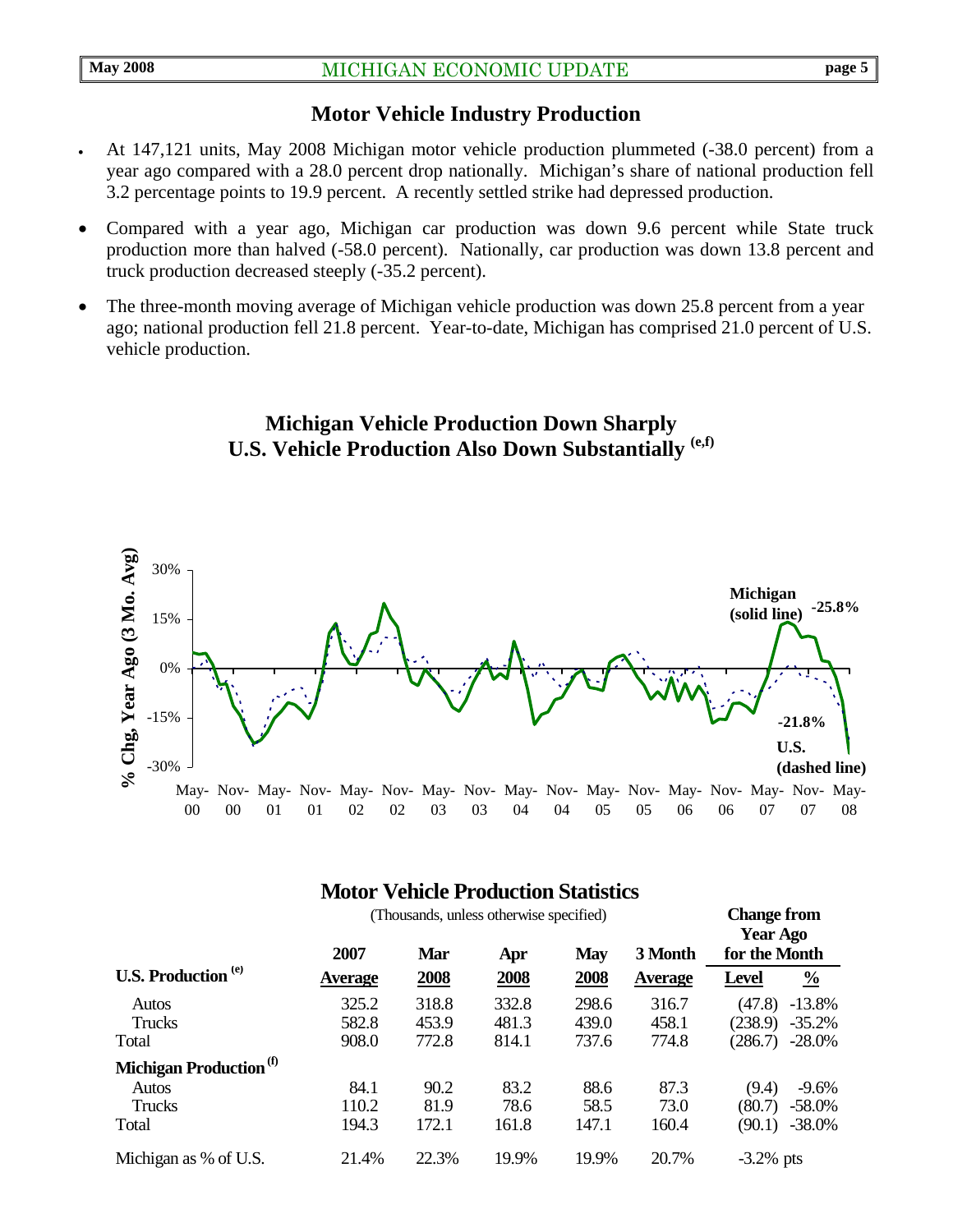## **May Unemployment Rates Rose in All Major Michigan Labor Market Areas**  (Not Seasonally Adjusted)

Compared to a year ago, unemployment rates rose in all 17 major Michigan labor market areas. The median unemployment rate increase was 1.3 percentage points. Three areas saw rate increases exceeding 2.0 percentage points: Saginaw-Saginaw Township MSA (2.3 percentage points), Monroe MSA (3.1 percentage points) and Flint MSA (3.4 percentage points).

Between May 2007 and May 2008, employment fell in 16 major labor market areas. The median employment decrease was 1.9 percent. Eight areas saw employment declines exceeding 2.0 percent. Four areas saw declines greater than 3.0 percent: Monroe MSA (-3.1 percent), Battle Creek MSA (-3.8 percent), Saginaw-Saginaw Township MSA (-4.0 percent) and Flint (-6.0 percent). Nine areas saw a labor force decline with a median reduction of 0.6 percent. Two areas saw more than a 2.0 percent labor force reduction: Flint MSA (-2.4 percent) and Battle Creek MSA (-2.8 percent).

Compared to April 2008, 16 major labor market areas saw non-seasonally adjusted unemployment rate increases with a median rate increase of 1.7 percentage points. One area saw a slight rate decline. May 2008 unemployment rates ranged between 6.0 percent (Ann Arbor MSA) to 11.1 percent (Flint MSA).

Between May 2007 and May 2008, the unemployment rate rose in 80 Michigan counties, fell in two counties and remained unchanged in one county. The median county unemployment rate change was a 1.1 percentage point increase. Non-seasonally adjusted county unemployment rates ranged between 5.5 percent (Leelanau) and 13.9 percent (Baraga).

# Local Area Unemployment Rates<sup>(g)</sup>

|                               | <b>May</b> | Apr         | May         |
|-------------------------------|------------|-------------|-------------|
|                               | 2007       | 2008        | 2008        |
| <b>Local Area</b>             | Rate       | <b>Rate</b> | <b>Rate</b> |
| Michigan                      | 6.7%       | 6.6%        | 8.3%        |
| Ann Arbor                     | 4.5%       | 4.2%        | 6.0%        |
| <b>Battle Creek</b>           | 6.6%       | 5.9%        | 7.5%        |
| <b>Bay City</b>               | 6.4%       | 6.6%        | 8.0%        |
| Detroit-Warren-Livonia        | 7.1%       | 6.9%        | 8.9%        |
| Flint                         | 7.7%       | 9.3%        | 11.1%       |
| <b>Grand Rapids-Wyoming</b>   | 5.7%       | 5.3%        | 6.8%        |
| <b>Holland-Grand Haven</b>    | 5.2%       | 5.2%        | 6.8%        |
| <b>Jackson</b>                | 7.3%       | 6.5%        | 8.3%        |
| Kalamazoo-Portage             | 5.2%       | 4.9%        | 6.4%        |
| <b>Lansing-East Lansing</b>   | 5.4%       | 5.1%        | 7.1%        |
| Monroe                        | 5.7%       | 6.4%        | 8.8%        |
| <b>Muskegon-Norton Shores</b> | 7.0%       | 6.5%        | 8.3%        |
| Niles-Benton Harbor           | 6.4%       | 5.9%        | 7.5%        |
| Saginaw-Saginaw Township      | 6.8%       | 7.3%        | 9.1%        |
| <b>Upper Penisula</b>         | 7.2%       | 7.6%        | 7.9%        |
| Northeast Lower Mich          | 8.6%       | 9.8%        | 9.6%        |
| Northwest Lower Mich.         | 7.1%       | 7.8%        | 8.1%        |

**Unemployment Rate Change May 2008 (g)**

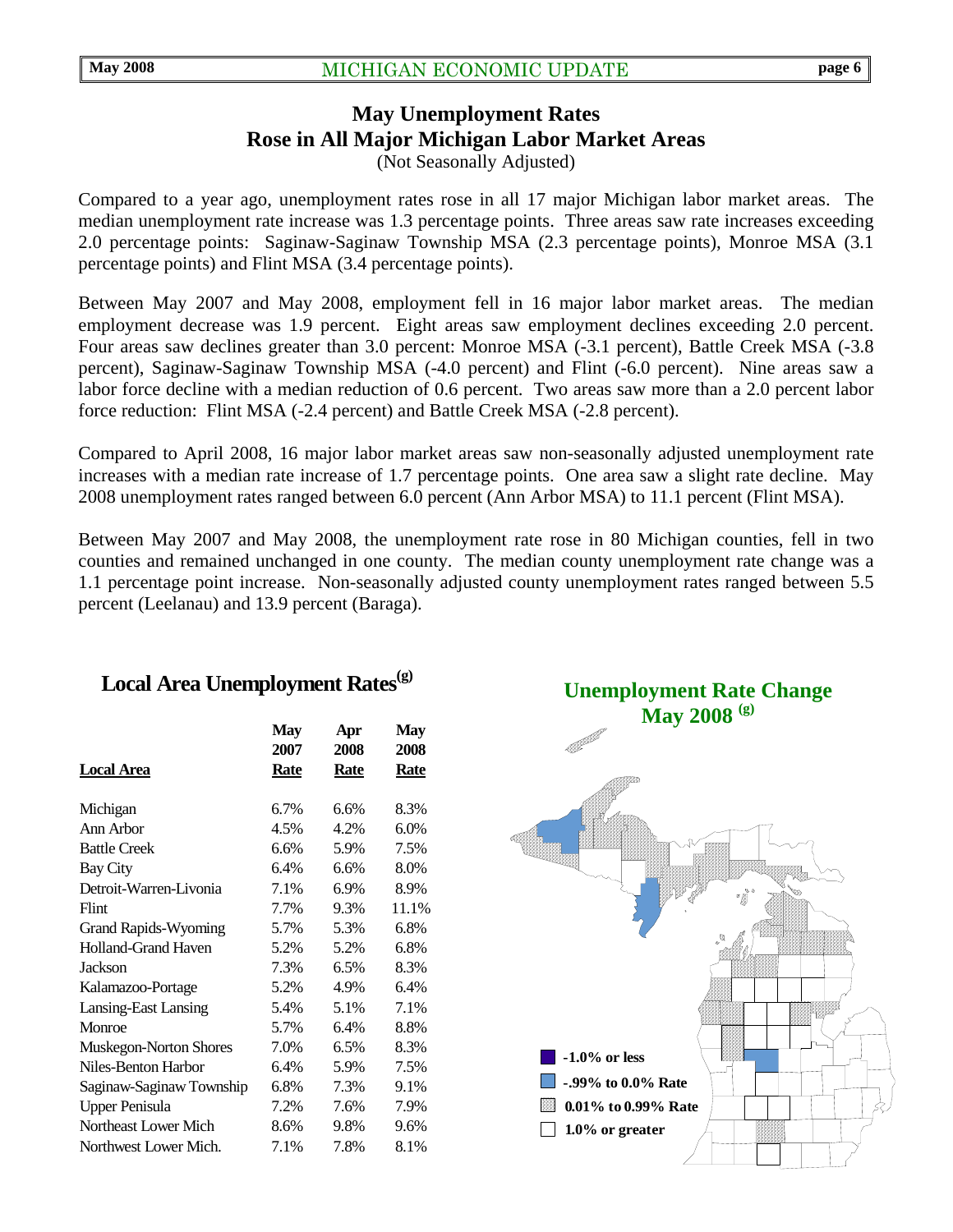# **U.S. Economic Conditions**

|                                                |                |                |                                             |                | <b>Change from</b>      |
|------------------------------------------------|----------------|----------------|---------------------------------------------|----------------|-------------------------|
|                                                | <b>Feb-08</b>  | <b>Mar-08</b>  | $Apr-08$                                    | <b>May-08</b>  | <b>Year Ago</b>         |
| <b>KEY ECONOMIC INDICATORS</b>                 |                |                |                                             |                |                         |
| Consumer Sentiment <sup>(h)</sup>              | 70.8           | 69.5           | 62.6                                        | 59.8           | $-28.5$ points          |
| ISM Manufacturing Index <sup>(i)</sup>         | 48.3           | 48.6           | 48.6                                        | 49.6           | $-3.2$ points           |
| ISM Non Manufacturing Index <sup>(i)</sup>     | 50.8           | 52.2           | 50.9                                        | 53.6           | $-4.8$ points           |
|                                                |                |                |                                             |                |                         |
| Business Executives' Confidence <sup>(j)</sup> | 2007.2<br>45.0 | 2007.3<br>44.0 | 2007.4<br>39.0                              | 2008.1<br>38.0 |                         |
|                                                |                |                |                                             |                | $-15.0$ points          |
| <b>INFLATION</b> <sup>(k)</sup>                |                |                |                                             |                | <b>Change from</b>      |
| $1982 - 84 = 100$                              | <b>Feb-08</b>  | <b>Mar-08</b>  | <b>Apr-08</b>                               | <b>May-08</b>  | <b>Year Ago</b>         |
|                                                |                |                |                                             |                |                         |
| <b>U.S. Consumer Price Index</b>               | 211.7          | 213.5          | 214.8                                       | 216.6          | 4.2%                    |
| Detroit CPI                                    | 202.4          | <b>NA</b>      | 205.3                                       | <b>NA</b>      | 2.4%                    |
| <b>U.S. Producer Price Index</b>               | 172.2          | 175.4          | 176.7                                       | 179.6          | 7.2%                    |
|                                                |                |                |                                             |                |                         |
| <b>INTEREST RATES</b>                          |                |                |                                             |                |                         |
| 90 Day T-Bill <sup>(l)</sup>                   | 2.21%          | 1.38%          | 1.32%                                       | 1.71%          | $-3.06\%$ points        |
| Aaa Corporate Bonds <sup>(m)</sup>             | 5.53%          | 5.51%          | 5.55%                                       | 5.57%          | $0.10\%$ points         |
| <b>INDUSTRIAL PRODUCTION (m)</b>               | 111.8          | 111.9          | 111.1                                       | 110.9          | $-0.1%$                 |
| <b>CAPACITY UTILIZATION (m)</b>                | 80.3%          | 80.3%          | 79.6%                                       | 79.4%          | $-1.5\%$ points         |
| <b>RETAIL SALES (n)</b>                        | \$378.1        | \$380.0        | \$381.6                                     | \$385.4        | 2.5%                    |
| <b>HOUSING STARTS and SALES</b>                |                |                |                                             |                | % Change From           |
| (Millions Annual Rate)                         | <b>Feb-08</b>  | <b>Mar-08</b>  | $Apr-08$                                    | <b>May-08</b>  | <b>Year Ago</b>         |
| Housing Starts <sup>(o)</sup>                  | 1.107          | 0.988          | 1.008                                       | 0.975          | $-32.1%$                |
| Existing Home Sales <sup>(p)</sup>             | 5.030          | 4.940          | 4.890                                       | 4.990          | $-15.9%$                |
| <b>DURABLE GOODS ORDERS (q)</b>                | \$216.1        | \$215.6        | \$213.6                                     | \$213.6        | $-1.5%$                 |
| PERSONAL INCOME <sup>(c)</sup>                 |                |                |                                             |                | % Change From           |
| (Billions of Dollars)                          | 2007.2         | 2007.3         | <u>2007.4</u>                               | 2008.1         | <b>Year Ago</b>         |
| Michigan                                       | \$350.2        | \$353.6        | \$354.6                                     | \$357.9        | 2.5%                    |
| U.S.                                           |                |                | \$11,568.7 \$11,722.8 \$11,867.0 \$12,002.1 |                | 4.8%                    |
|                                                |                |                |                                             |                |                         |
| <b>GROSS DOMESTIC PRODUCT</b>                  |                |                |                                             |                | <b>Annualized % Chg</b> |
| (Billions of Chained 2000                      | 2007.2         | 2007.3         | <u>2007.4</u>                               | 2008.1         | <b>From Last Qtr</b>    |
| Dollars) <sup>(c)</sup>                        |                |                | \$11,520.1 \$11,658.9 \$11,675.7 \$11,703.6 |                | 1.0%                    |